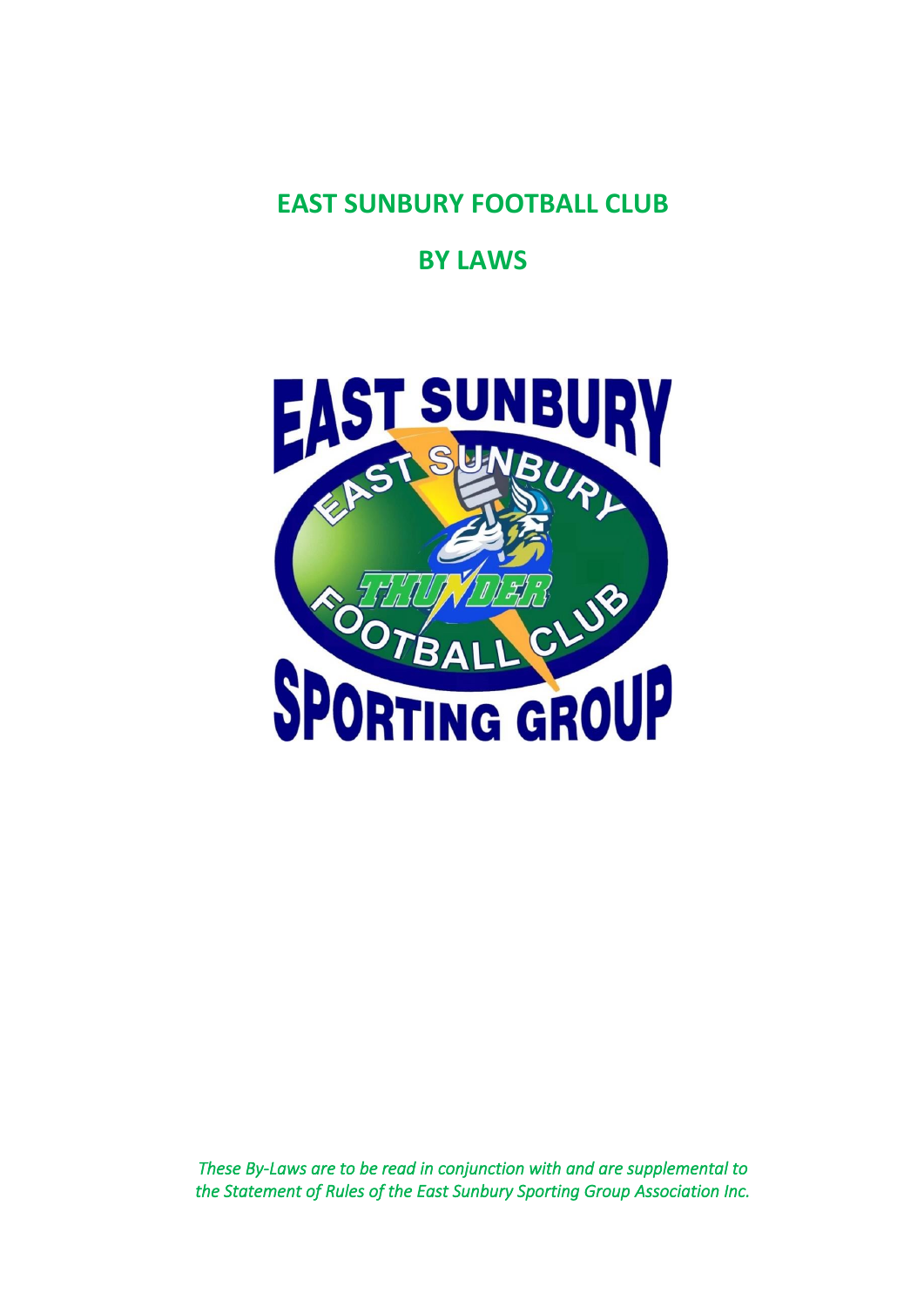# Contents

| Α. |     |       |  |
|----|-----|-------|--|
| В. |     |       |  |
| C. |     |       |  |
| 1. |     |       |  |
| 2. |     |       |  |
| 3. |     |       |  |
| 4. |     |       |  |
| 5. |     |       |  |
| 6. |     |       |  |
| 7. |     |       |  |
| 8. |     |       |  |
| 9. |     |       |  |
|    | 10. |       |  |
|    |     | 10.1  |  |
|    |     | 10.2  |  |
|    |     | 10.5  |  |
|    |     | 10.8  |  |
|    |     | 10.11 |  |
|    |     | 10.10 |  |
|    | 11. |       |  |
|    | 12. |       |  |
|    |     | 12.1  |  |
|    |     | 12.2  |  |
|    |     | 12.3  |  |
|    |     | 12.4  |  |
|    | 13. |       |  |
|    |     | 13.1  |  |
|    |     | 13.2  |  |
|    |     | 13.3  |  |
|    |     | 13.4  |  |
|    |     | 13.4  |  |
|    |     | 13.6  |  |

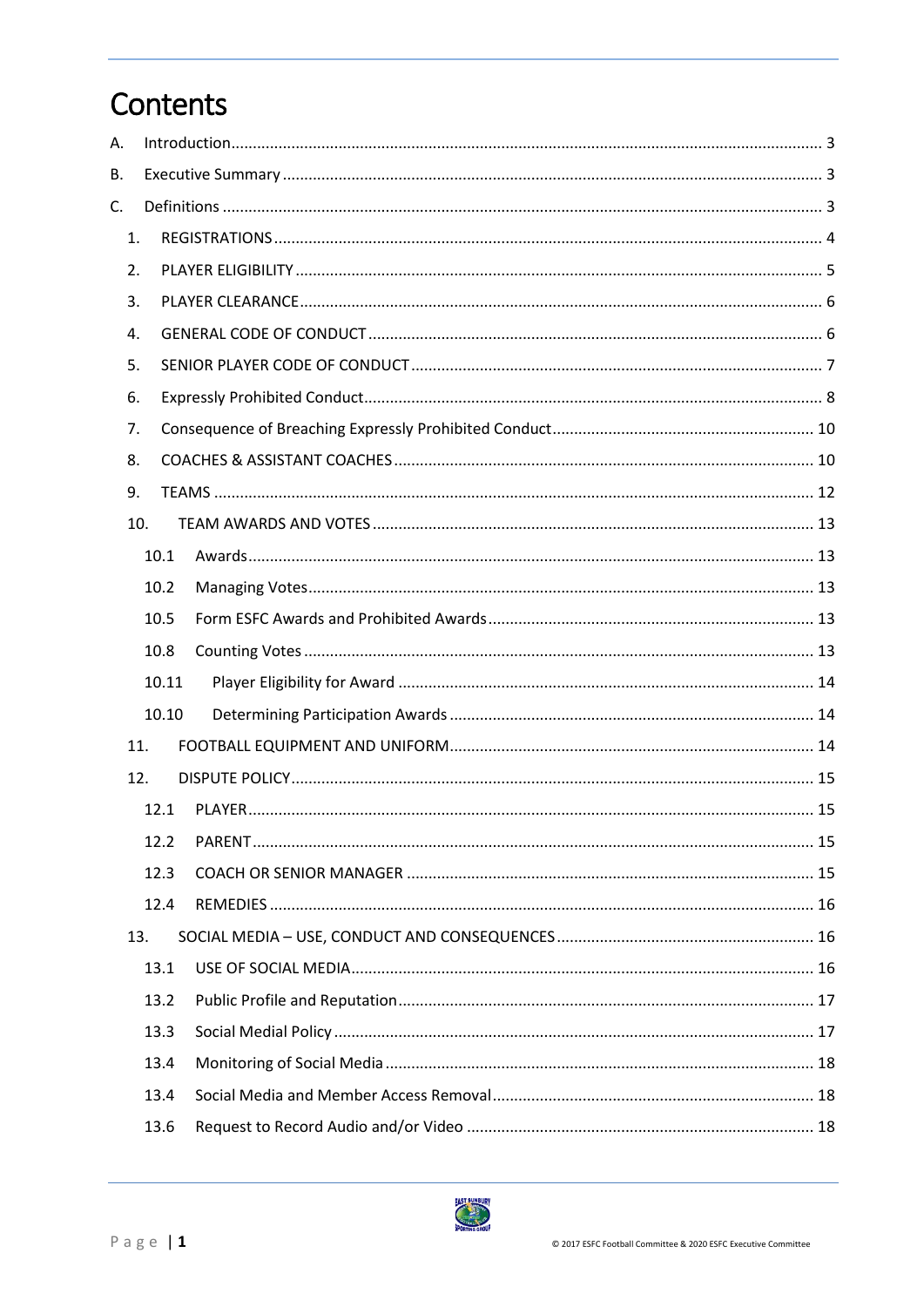| 14   |                                                                   |  |
|------|-------------------------------------------------------------------|--|
| 14.1 |                                                                   |  |
| 14.2 |                                                                   |  |
| 14.3 |                                                                   |  |
| 14.4 | Resignation, Retirement or Removal of ESFC Committee Member/s  19 |  |
| 15   |                                                                   |  |

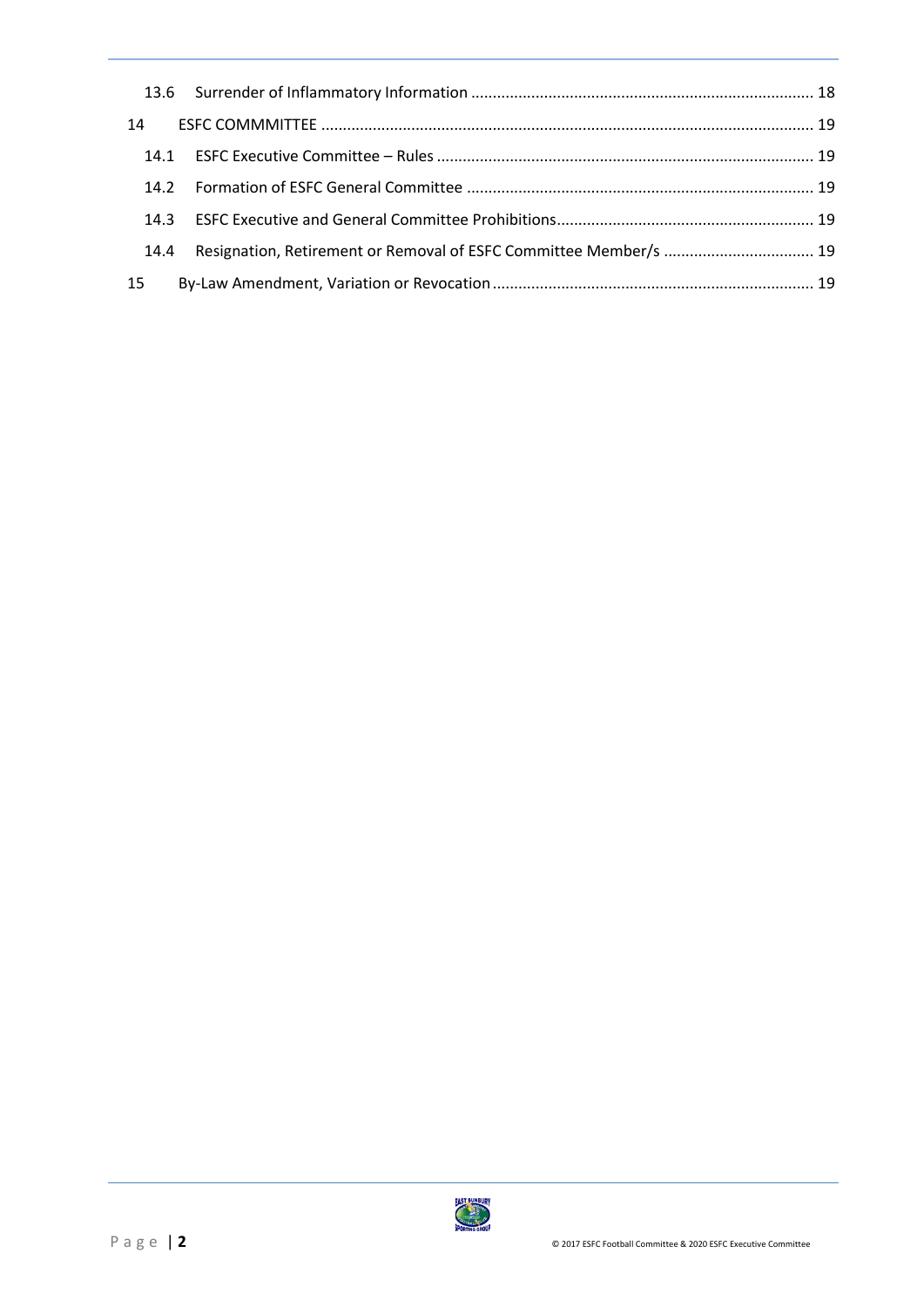#### <span id="page-3-0"></span>**A. Introduction**

These By-Laws come into effect and remain effective from the commencement date until such By-Laws are amended, varied or revoked under Rule 5.2(n) and (o) of the East Sunbury Sporting Group ("ESSG") Statement of Rules 2012 (the "Rules").

The commencement date of these By-Laws shall be taken as the 1st day of November 2020.

#### <span id="page-3-1"></span>**B. Executive Summary**

East Sunbury Football Club ("ESFC") was formally known as the Rolling Meadows Football Club and is part of the ESSG. ESFC is a level three Good Sports Club and is a shareholder of the Essendon District Football League (EDFL)

With a growing culture and a young community backing the ESFC it requires evolution, and with evolution comes change. These By-Laws are designed to retain traditions, whilst promoting consistency through the ESFC changing members forming the Executive Committee.

Coaches have the highest responsibility within the ESFC. Their primary responsibility is to the children and young people in their care, requiring Coaches to be strong positive role models, teachers, mentors and friends. Coaches are expected to teach fairness, sportsmanship, friendly competition, and strong ethics and morals. Coaches are also required to apply appropriate conflict resolution techniques as and when required.

Parents are required to set the right example at the sports ground, irrespective of the ground being home or away. They should be proud of their child's efforts irrespective of the match day results.

These By-Laws are adopted by the ESFC in the best interest of the ESFC, ESSG and the members. The By-Laws operate in conjunction with and supplemental to the Code of Conduct and Statement of Rules 2012 (as amended) of the ESSG. All members of the ESFC are required to follow all By-Laws, Codes of Conduct and Statement of Rules from time to time implemented.

#### <span id="page-3-2"></span>**C. Definitions**

"ESFC Executive Committee Members" and "ESFC General Committee Members" means all past, present and future persons performing any role within these committees.

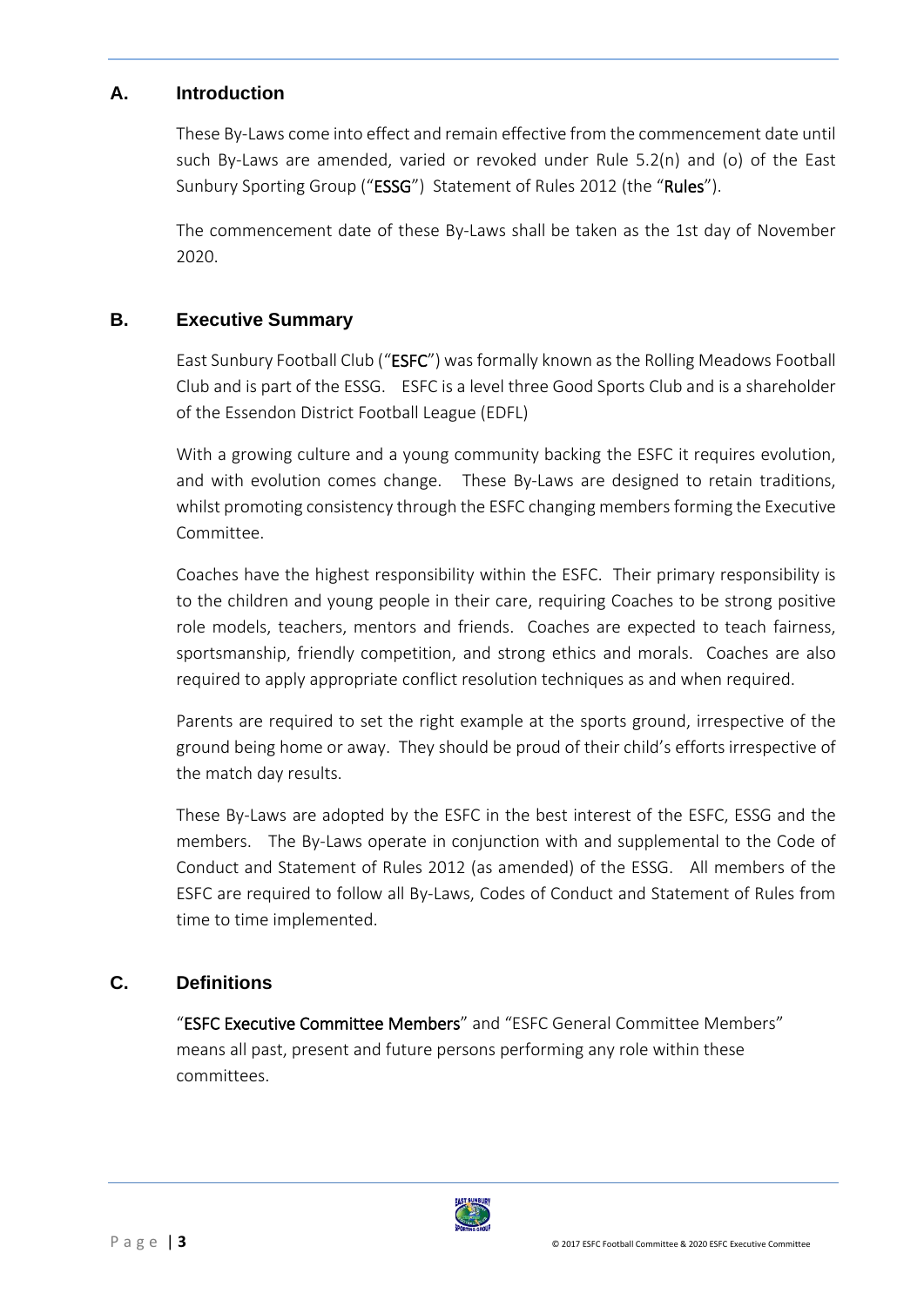## <span id="page-4-0"></span>**1. REGISTRATIONS**

- 1.1 All Players must be registered and ensure financial obligations prior to participating in any training session or match. A Player that is not compliant is uninsured through the ESFC insurer nor covered under the ESSG public liability insurance policy.
- 1.2 The registration of new Players shall be completed online through the Sports TG System by the player or parent of the player. Players and parents will accept the ESFC Code of Conduct as part of this online registration process.
- 1.3 Coaches, Assistant Coaches, Team Managers, First Aid Trainers, Runners and all regular volunteers must register and obtain a Working with Children Check ("WWCC") and ensure they have ESFC entered as an organisation. Volunteers and Officials must also provide a copy of their WWCC to the Secretary of the ESFC Executive Committee.
- 1.4 Coaches, Assistant Coaches, Team Managers, First Aid Trainers, Runners and all regular volunteers must register online in the Sports TG System as a Coach or Volunteer and accept the ESFC Code of Conduct.
- 1.5 Except as otherwise provided, each and every Player registering for the first time to compete in any EDFL competition with ESFC is required to supply documentation for proof of age.
	- 1.5.1 Such proof of age must be sighted by and provided to the President, Vice President or Secretary of the ESFC within seven (7) days of the Player registering.
	- 1.5.2 The following documents are acceptable to AFL Victoria as proof of age:
		- (a) Birth Certificate;
		- (b) Passport, Drivers Licence or Permit; or
		- (c) School Identification Card.
	- 1.5.3 Photocopies of any documents listed in By-Law1.5.2 are acceptable. ESFC will not accept a statutory declaration as proof of age of any player or member.
- 1.6 A Player is not to participate in a match or practice match using a false or different name to the registration sheet. Where a player's details have been found or determined to be false or different to the legal name of the player and the Coach and/or Assistant Coach and/or Team Manager had knowledge:

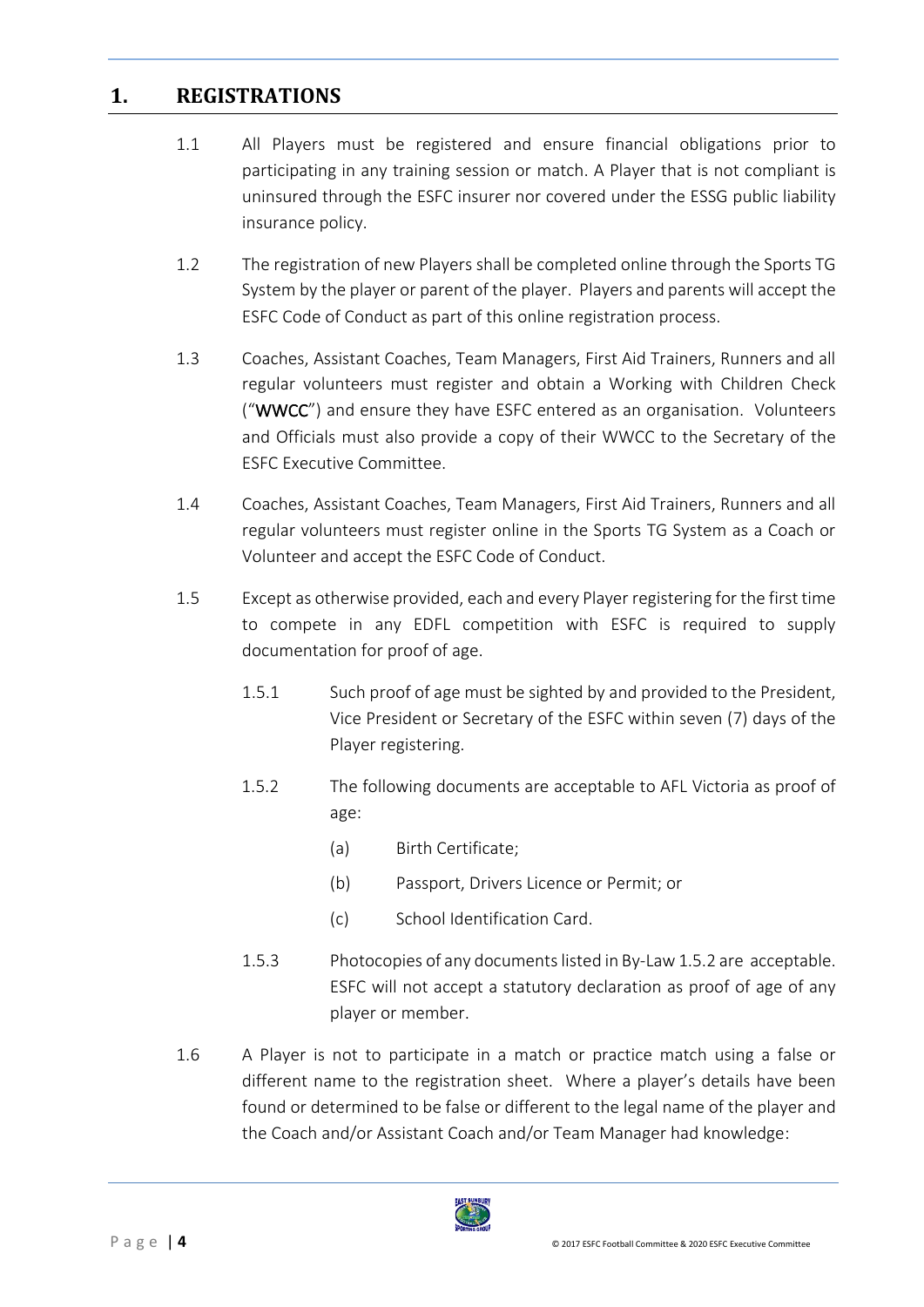- 1.6.1 The Coach will be suspended for a period of two (2) weeks;
- 1.6.2 The Team Manager will be suspended for a period of two (2) weeks; and
- 1.6.3 The Player will be disqualified for playing for a period to be determined by the Executive Committee, which dis-qualification period shall be for a period of not less than two (2) weeks.
- 1.7 Where falsification of identity has occurred, the Executive Committee is at liberty to bring disciplinary action against any of the persons involved, including the parent or parents of a Junior Player, in accordance with Part 3, Disciplinary Procedures, of the Rules.

# <span id="page-5-0"></span>**2. PLAYER ELIGIBILITY**

- 2.1 Each Junior Player is required to register and ensure financial obligations to play in the Team suitable to the age of the Junior Player. Where a Junior Player requests to transfer to a Team that is in a higher age group, the Parent/s must submit a written request at the beginning of the season, outlining the reasons for the change of age group, to the President, Vice President or Secretary of the ESFC. Any written request shall be determined in consultation with the Junior Players age appropriate team Coach, the higher team Coach and finally determined by the Executive Committee, whose decision is final.
- 2.2 If a player is to play down an age group, this is to be solely determined by the EDFL and the Parent/s of the Junior Player are required to submit all written documentation requested by the EDFL. ESFC makes no representation as to acceptance of the request by the EDFL. It is usual for such a request to only be granted in extremely exceptional circumstances.
- 2.3 A Player will be eligible to play in an age group competition provided he/she has not attained the age of that particular age group before the first day of January of the year in which the Player desires to play.
- 2.4 A player must be registered with the ESFC under the Sports TG System with all online details contained therein correctly and accurately recorded. It is the Player's (or Parent of a Junior Player) responsibility to maintain accuracy of their personal information contained and disclosed in Sports TG.
- 2.5 Senior Player payments are only payable when a valid Player Contract has been signed by the Senior Player and the President.

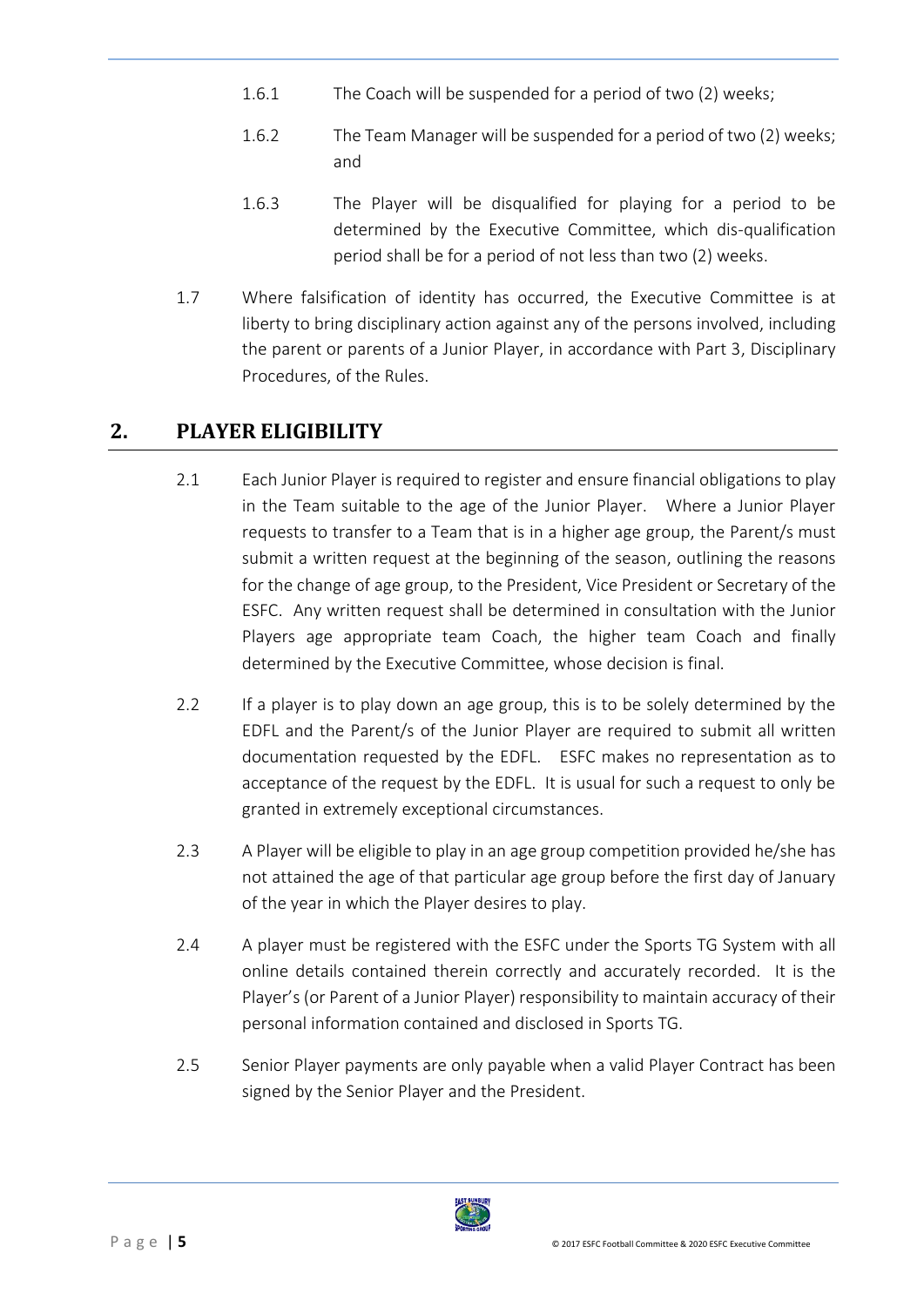2.6 Any Senior Player payments specified in a Player Contract are only payable by the ESFC for a regular EDFL scheduled season match, excluding all finals and the grand final. ESFC may, in its sole discretion, elect to distribute Senior Player payments during finals and the grand final.

# <span id="page-6-0"></span>**3. PLAYER CLEARANCE**

- 3.1 Any Player who has at any time in the past two (2) years been registered with a Football Club or any AFL Club within Australia and desires to transfer to and play with another Club requires a clearance from the last Club/League with whom they were registered, before being able to register with the ESFC and the EDFL.
- 3.2 A Player wishing to obtain a clearance at any time of the year can only train or play in a match with the ESFC after the clearing Club has cleared the Player and the clearance process is complete in the Sports TG System.
- 3.3 All applications for clearance between Clubs must be made on the prescribed EDFL Clearance/Transfer Form and must be entered into the Sports TG System.
- 3.4 The EDFL determine the dates that all clearances are to be submitted, with a clearance not being permitted after the date determined by the EDFL. Clearance dates are solely set by the EDFL and the ESFC does not hold authority to grant a clearance after the EDFL clearance date.

# <span id="page-6-1"></span>**4. GENERAL CODE OF CONDUCT**

- 4.1 As an ESFC Member and/or Parent, you are required to comply with these By-Laws, the Rules and the EDFL Codes of Conduct at all times. ESFC Members and/or Parent/s are required to conduct themselves in accordance with following conduct By-Laws relating to any activity held by the ESFC, sanctioned by an Affiliated Association or an Affiliated Club and or Region and the EDFL:
	- 4.1.1 Respect the rights, dignity and worth of others;
	- 4.1.2 Be fair, considerate and honest in all dealings with others;
	- 4.1.3 Be professional in, and accept responsibility for your actions and behaviour;
	- 4.1.4 not to denigrate players, ESFC Members, ESSG Members or any member of the EDFL, AFL and/or Associated Clubs;
	- 4.1.5 Commit to providing quality service and/or be a valuable ESFC Member;

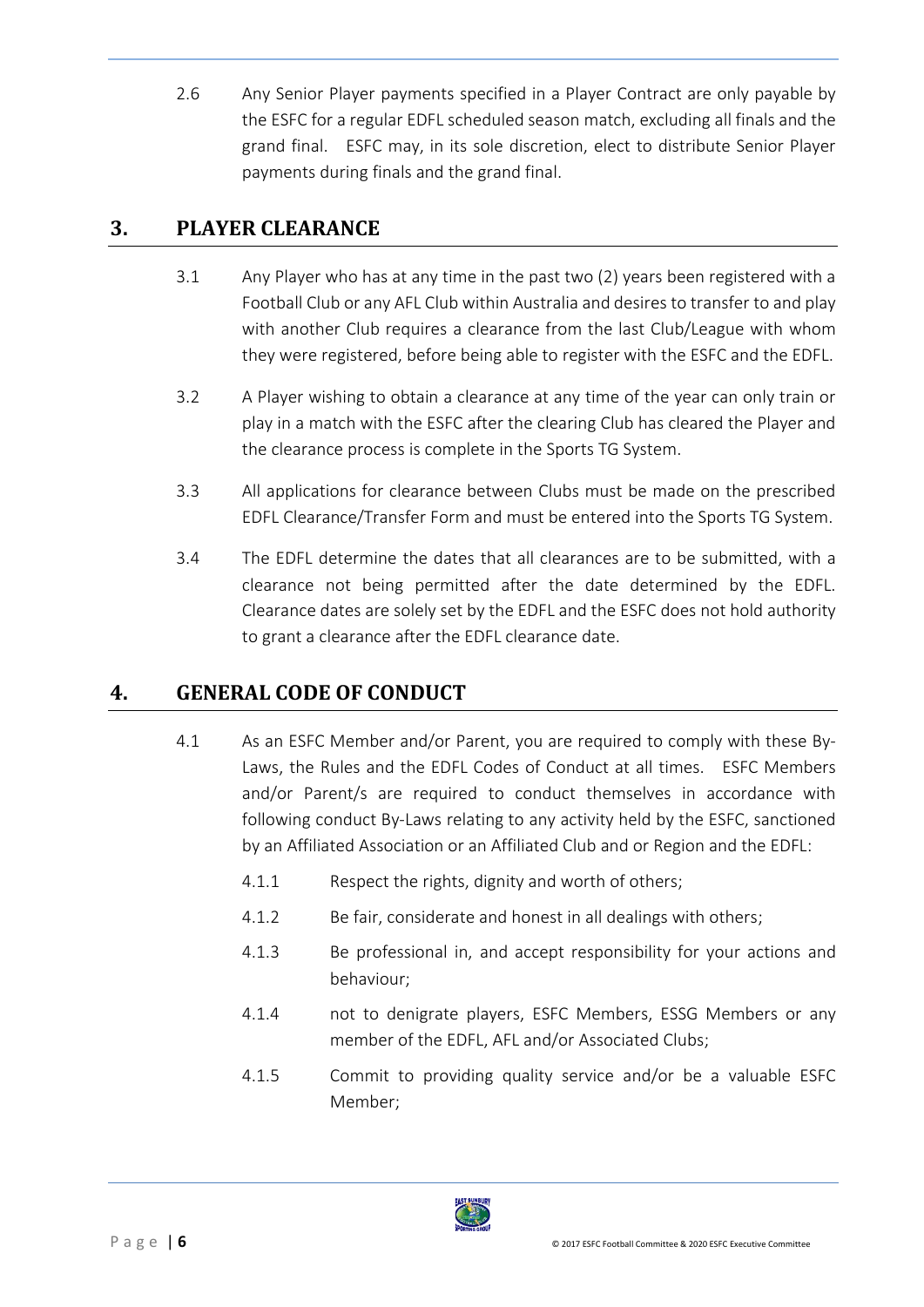- 4.1.6 Operate within the By-Laws and Rules of the sport including State Guidelines;
- 4.1.7 Demonstrate a high degree of individual responsibility especially when dealing with persons under the age of 18 years, as your words and actions are examples of acceptable behaviour to minors;
- 4.1.8 Avoid unaccompanied and unobserved activities with persons under the age of 18 years wherever possible and where you do not hold a valid WWCC, ensure that you are not alone with any person under the age of 18 years at any time;
- 4.1.9 Refrain from any behaviour that may bring the sport of football, the ESFC and the EDFL into disrepute;
- 4.1.10 Provide a safe environment for the conduct of any ESFC, EDFL or AFL activity;
- 4.1.11 Show concern and caution towards others who may be sick, injured or in distress;
- 4.1.12 Be a positive role model;
- 4.1.13 Understand the repercussions if you breach, or are aware of any breaches, of this Code of Conduct;
- 4.1.14 Act at all times to protect and promote the sport of football, the ESFC, the EDFL and the AFL.
- 4.2 Any Senior Player, Junior Player, Member or Junior Parent/s determined to be in breach of the Code of Conduct outlined in these By-Laws may be disciplined in accordance with Part 3 of the Rules.
- 4.3 Any non-member, non-player or non-parent breaching the Code of Conduct outlined in these By-Laws, may be asked to leave the grounds or venue at any time and from time to time.

# <span id="page-7-0"></span>**5. SENIOR PLAYER CODE OF CONDUCT**

- 5.1 In addition to the general and expressly prohibited Code of Conduct outline in these By Laws, all Senior Players, involved or participating in any activity held by an Affiliated Association or an Affiliated Club and/or participating as a Region Player, must exhibit the following conduct at any activity, event or match:
	- 5.1.1 Play by the rules;
	- 5.1.2 Never argue with an Umpire. If you disagree, have your Captain approach the Umpire during a break or your Team Manager after the game;

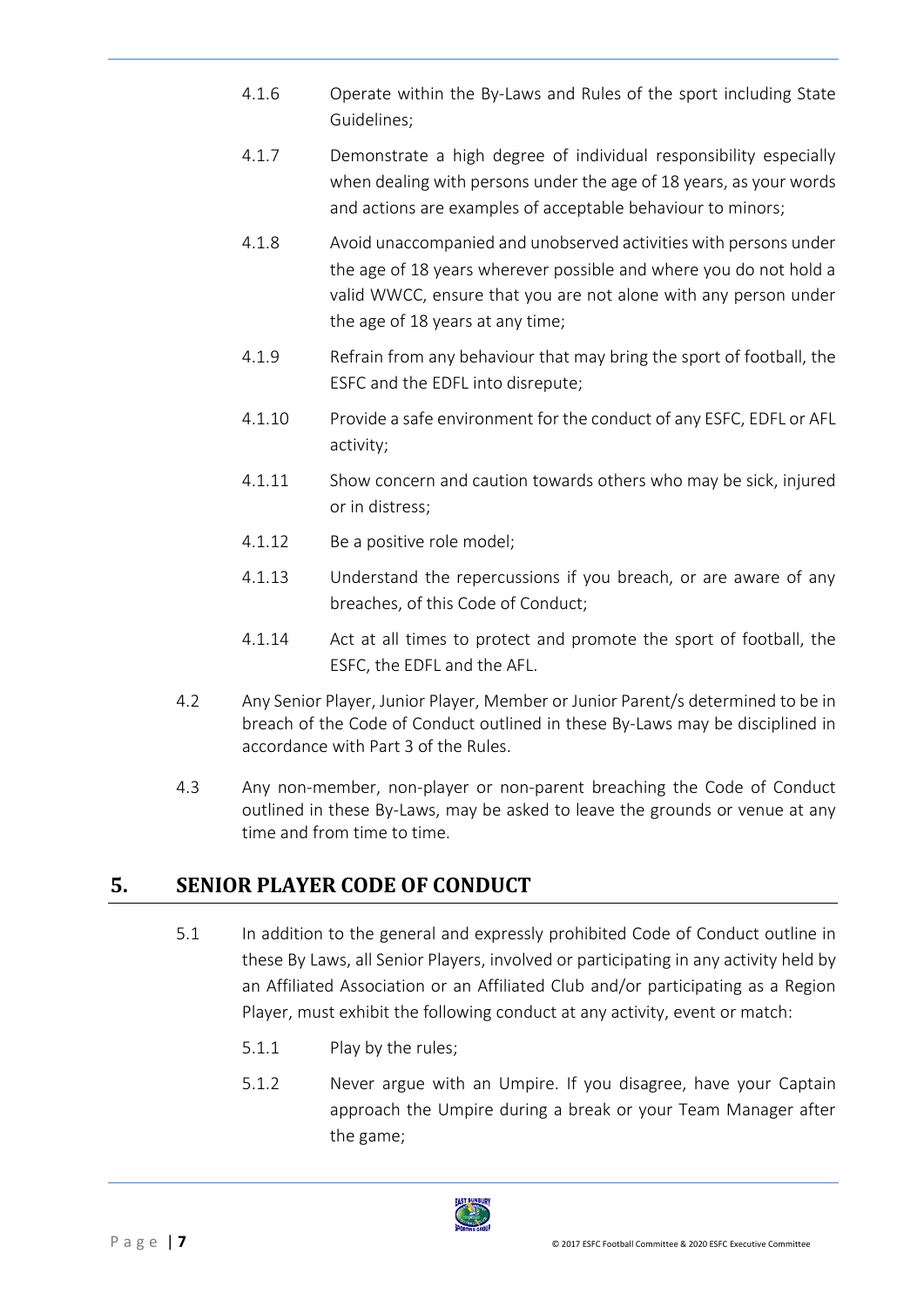- 5.1.3 Control your temper. Verbal and/or physical abuse of Officials and/or spectators is not acceptable or permitted;
- 5.1.4 Work equally hard for yourself and your team mates. Your team's performance will benefit and so will you;
- 5.1.5 Be a team player, encourage all good plays and/or efforts made by your team mates;
- 5.1.6 Treat all Team members, Volunteers & Officials as you like to be treated;
- 5.1.7 Cooperate with your Coach, team mates and opponents as without them there would be no competition;
- 5.1.8 Respect the rights, dignity and worth of fellow Players, Coaches, Officials, and spectators;
- 5.1.9 Refrain from conduct which could be regarded as sexual or any other form of harassment;
- 5.1.10 Respect the talent, potential and development of fellow Players;
- 5.1.11 Care and respect the uniform and equipment provided to you by ESFC;
- 5.1.12 Be frank and honest with your Coach concerning illness and injury and your ability to train and play matches;
- 5.1.13 Conduct yourself in a responsible manner relating to language, temper, respect and punctuality;
- 5.1.14 Maintain a high standard of personal behaviour at all times;
- 5.1.15 Be honest in your attitude and preparation to training and work equally hard for yourself and your team;
- 5.1.16 Cooperate with coaches and staff in relation to programs that adequately prepare you for competition;
- 5.1.17 Do not engage in practices that affect sporting performance, namely excessive alcohol and/or drug use;
- 5.2 A breach of any codes of conduct may result in disciplinary action in accordance with Part 3 of the Rules.

# <span id="page-8-0"></span>**6. Expressly Prohibited Conduct**

The following conduct is expressly prohibited:

6.1 Abuse another person or expose another person to content, of whatever nature, that is offensive, inappropriate or illegal;

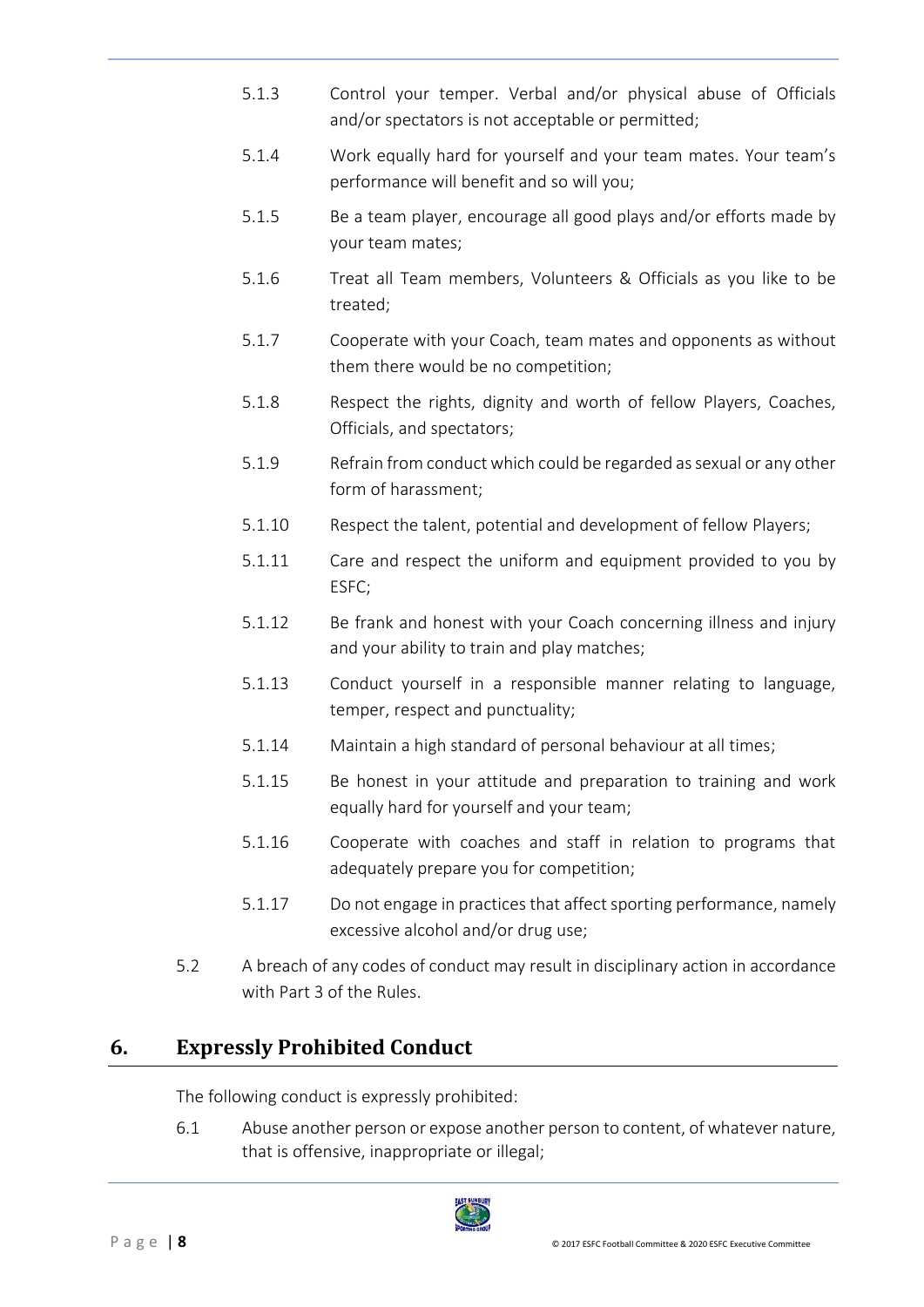- 6.2 Abuse, harass, threaten, blackmail or any other similar unacceptable behaviour, the ESFC, the ESFC Executive and General Committees, ESFC Sponsors, ESFC Members and Players, irrespective of age, ESSG, ESSG Executive Committee, ESSG Members, EDFL umpires, the EDFL, EDFL members or associated clubs or its members, committee, officials, volunteers, players or spectators;
- 6.3 Make defamatory or libellous comments and/or allegations about another person, the ESFC, the ESFC Executive and General Committees, ESFC Sponsors, ESFC Members and Players, irrespective of age, ESSG, ESSG Executive Committee, ESSG Members, EDFL umpires, the EDFL, EDFL members or associated clubs or its members, committee, officials, volunteers, players or spectators;
- 6.4 Use obscene, offensive, insulting, provocative or hateful language;
- 6.5 Communicate, by any means or method, any information, data, details, financial or legal information gained by the performance of any role, within any Committee, or otherwise known to you or come into your possession by whatever method or means;
- 6.6 Impersonate or falsely represent the ESFC, the ESFC Executive and General Committees, ESFC Sponsors, ESFC Members and Players, irrespective of age, ESSG, ESSG Executive Committee, ESSG Members, EDFL umpires, the EDFL, EDFL members or associated clubs or its members, committee, officials, volunteers or players;
- 6.7 Intrude upon the privacy of other members of the ESFC without the prior consent of such member who has attained the age of 18 years or if a member who is a minor without the express authority of that minor's parent/s;
- 6.8 Comment in a way that may be construed as harming the reputation of a spectator, the ESFC, the ESFC Executive and General Committees, ESFC Sponsors, ESFC Members and Players, irrespective of age, ESSG, ESSG Executive Committee, ESSG Members, EDFL umpires, the EDFL, EDFL members or associated clubs or its members, committee, officials, volunteers or players;
- 6.9 Make excessive posts on any particular issue or post multiple versions of the same opinion or information on social media platforms operated by or connected to the ESFC;
- 6.10 Not to promote your own commercial business or the commercial business of another person, company or entity on ESFC's social media forums, platforms and/or domains, except as directed by the ESFC Executive Committee, where the role performed within the ESFC General Committee relates to Social Media and the promotion of such commercial business is that of a current ESFC Sponsor; and
- 6.11 Without authority, post internet addresses, links to websites, email addresses or other personal information on social media platforms operated by or connected to the ESFC.

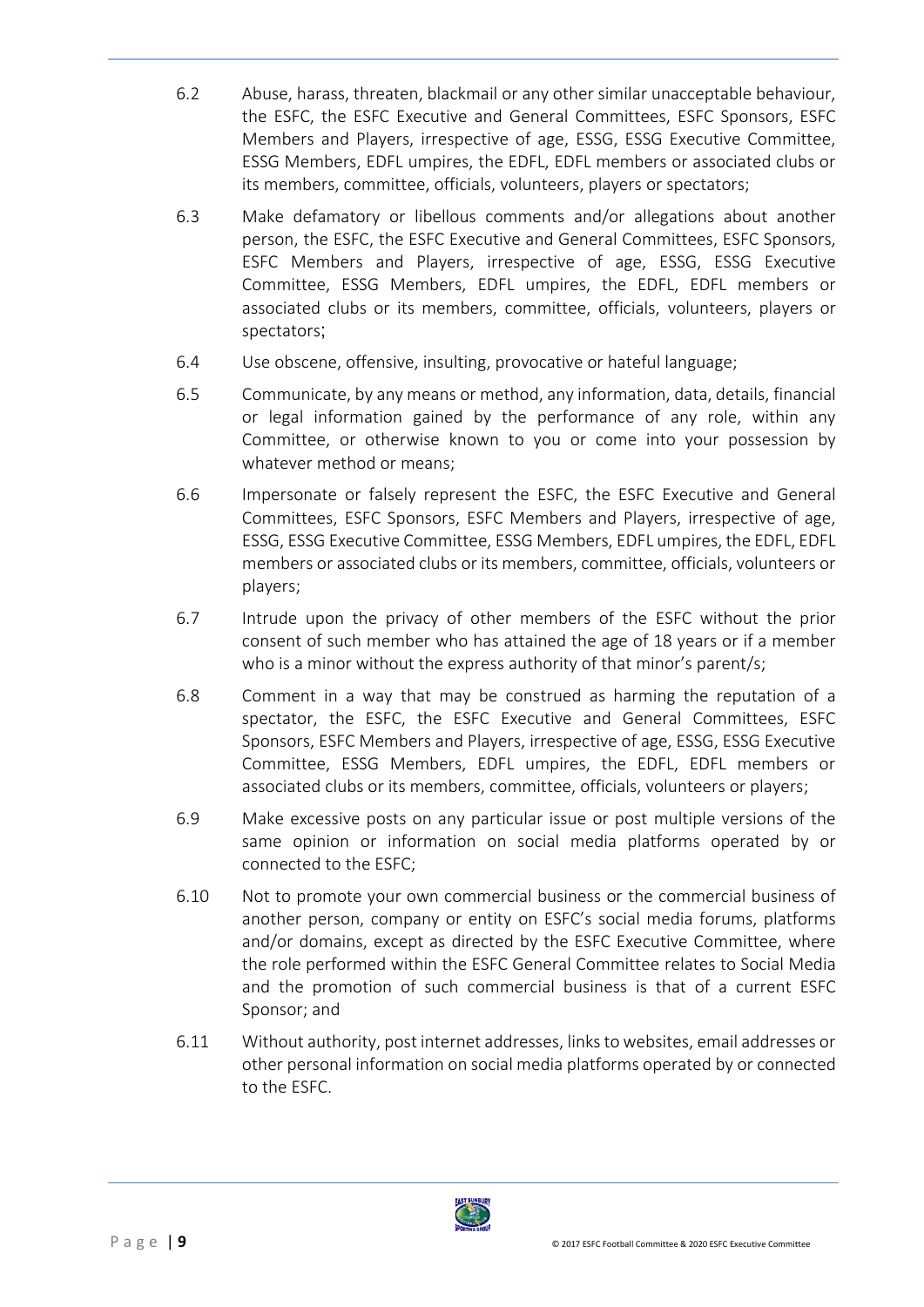# <span id="page-10-0"></span>**7. Consequence of Breaching Expressly Prohibited Conduct**

- 7.1 A breach of a By-Law expressly prohibited will result in immediate action by the ESFC Executive Committee in accordance with the disciplinary Rules.
- 7.2 Where a breach occurs that is determined by the ESFC Executive Committee, acting reasonably, the following may occur:
	- (a) A written warning, where a breach is regarded to be minor;
	- (b) Subsequent or serious breaches, removal from any and/or all social media platforms operated or connected to the ESFC;
	- (c) Disciplinary action in accordance with Part 3 of the Rules and/or disciplinary action governed by the EDFL.

#### <span id="page-10-1"></span>**8. COACHES & ASSISTANT COACHES**

Coaches and Assistant Coach are required to:

- 8.1 Always set a good example for their Players and coach in a manner that promotes inclusion and community ethics;
- 8.2 Show respect for ESFC Officials, volunteers and Committee Member;
- 8.3 Always abide by the code of conduct of the ESFC, ESSG, EDFL and AFL Victoria;
- 8.4 Ensure any communication with EDFL Officials, EDFL Club Officials, volunteers, team members and umpires is respectful and courteous;
- 8.5 Immediately report any incident, of whatever nature, with any party listed in By-Law 8.4 to a member of the Executive Committee, which may be in the first instance verbal and secondly, set out in a written notification;
- 8.6 Abide by the ESFC By-Laws and the ESSG Rules;
- 8.7 Never ridicule or unduly scold a child for making a mistake or a bad decision;
- 8.8. include all junior players registered to the team, regardless of ability and in particular the Coach is required to give equal playing time to all team players to ensure equality and development of each Player;
- 8.9 Promote and observe the ESFC culture and the development of Junior Players in all age groups and in particular in the age groups forming the under 8, 10, 14 and 16 (irrespective of player gender).

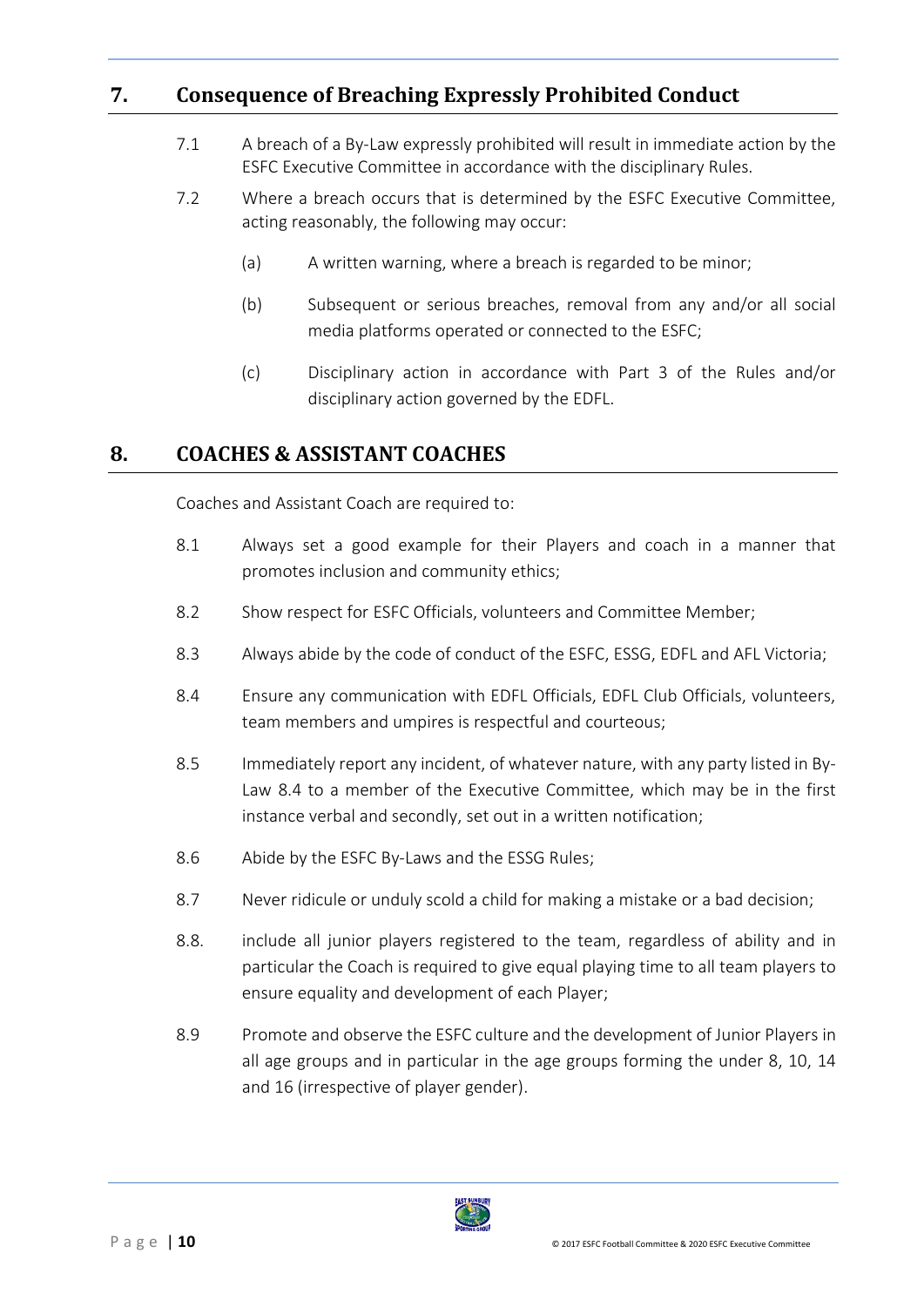- 8.10 Coaches and Assistant Coaches are required to provide Players the opportunity to rotate playing positions, with each player being required to play no less than 3 games in:
	- (a) the forward line;
	- (b) backline;
	- (c) midfield;

During the first 10 rounds of the regular EDFL season.

- 8.11 Player selection in finals matches is at the sole discretion of the Coach, which includes the on-field time, that is required to be fair and reasonable for Players selected. Coaches will manage playing time for the team to be the most competitive it can be during any finals matches.
- 8.12 Ensure that Players exhibiting unacceptable behaviour on the field, whether at training or during an EDFL match or final are immediately removed, with the Player's behaviour being explained to them at the first possible opportunity. A Player's inappropriate behaviour must not be explained to the Player in a derogatory manner or in the presence of the Player's team mates (except where it is impractical to deal with the behaviour other than in the presence of others). Coaches are required to have the Assistant Coach, Team Manager or Parent (where the player is a junior) present during any discussions with a Player relating to unacceptable behaviour;
- 8.13 Coaches requiring borrowed Players from other ESFC teams, for whatever reason, must first notify the ESFC Executive Committee of their intention, including the reasons. Once the ESFC Executive Committee has confirmed the team's requirements to borrow Players from other ESFC teams, the Coach and Assistant Coach must ensure that the borrowed Player is not played in preference to a Player within the team, with the borrowed Player being played fairly taking the game time of usual team players into consideration. The exception is where the borrowed Player is required for any finals match where By-Law 8.11 will apply.
- 8.14 Ensure that all team officials, including the Coach treat opposing coaches, team officials, players and spectators with respect at all times.
- 8.15 The Coach, Assistant Coach, Team Officials and families of Players will not participate in the use of unacceptable language or behaviour. Unacceptable language or behaviour toward another will not be accepted or tolerated under any circumstances. Where unacceptable language and behaviour has been exhibited, the Executive Committee is at liberty to take disciplinary action in accordance with Part 3 of the Rules.

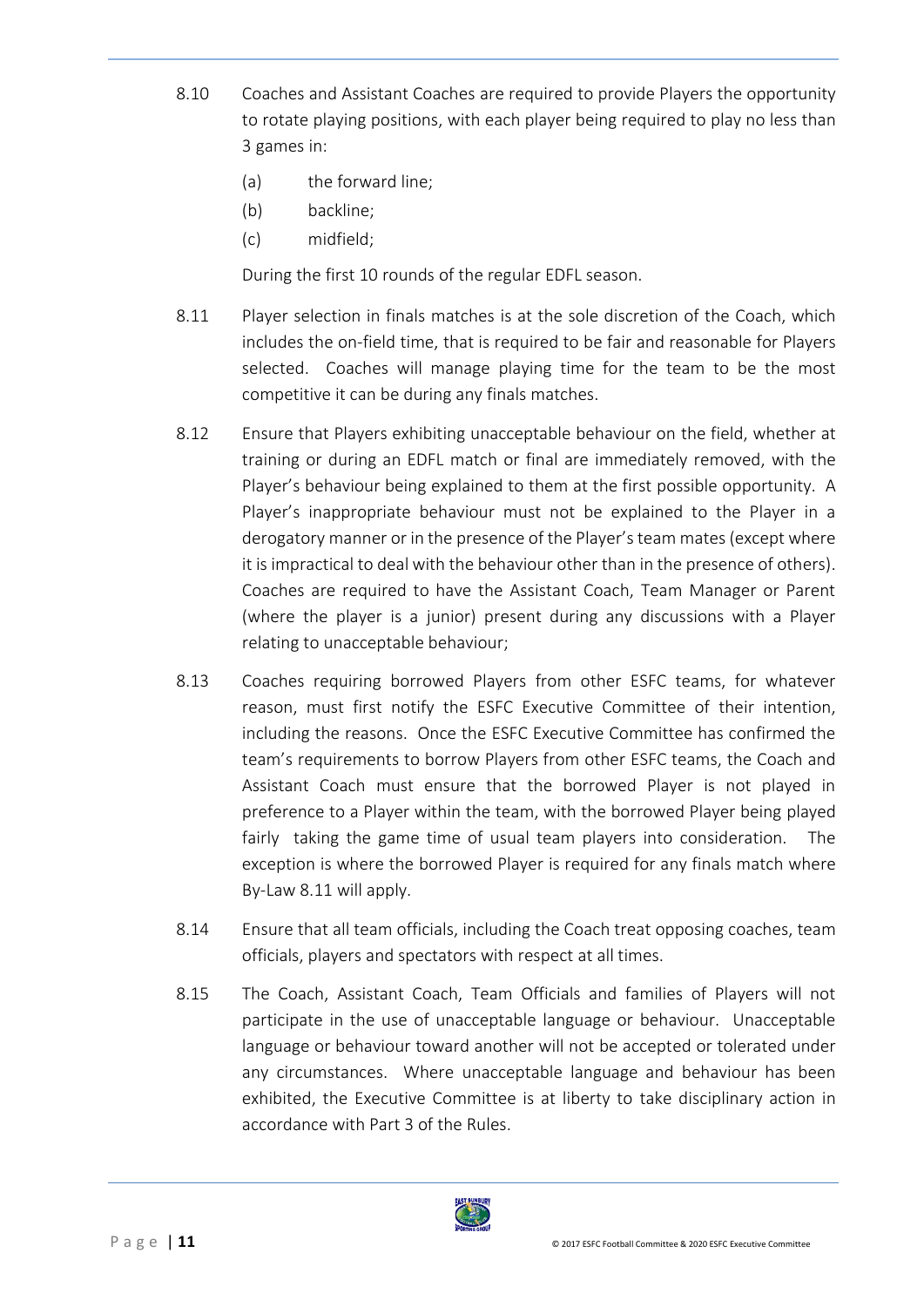#### <span id="page-12-0"></span>**9. TEAMS**

- 9.1 All teams will, to the best of their ability, represent ESFC with honour and integrity and will not bring the ESFC or the game into disrepute.
- 9.2 No team will run any form of individual fund raising, team nights or events without the prior written permission of the ESFC Executive Committee.
- 9.3 In November of each year, current members of the ESFC will be given an opportunity to register online and confirm their playing spot by completing the payment terms for the following season. If current members do not take this opportunity, the playing list will then be filled by players on any waiting list. These dates are determined by the Executive Committee each year and communicated to members and players through Team App, Facebook and the ESFC website.
- 9.4 All teams are to be capped at 24 players, once the 24 players have been exceeded by registration and full membership has been paid a waiting list of players wishing to play for the ESFC team will be managed by the ESFC Executive Committee or any person nominated by the ESFC Executive Committee. The management of team capping shall be undertaken, at all times, in consultation with the Team Coach.
- 9.5 Where a team place becomes vacant, the first child recorded on the waiting list will be offered the vacant position. Where any child is offered a position, which they decline, the next child recorded on the waiting list will be offered the vacant position, which process will continue until the last child recorded on the waiting list has been offered the vacant position. Under no circumstances will the children recorded on the waiting list be offered the vacant position over another child recorded ahead of them due to any ESFC Official's preference or team members' preferences.
- 9.6 Where a child from another club requests to join an ESFC team, that child shall be granted a position in their requested team in accordance with these By-Laws. Where the child's request is due to exception circumstances, such request is to be directed to the ESFC Executive Committee for determination. The child shall not be granted a position in their requested team without the prior consent and determination of the ESFC Executive Committee, acting reasonably.
- 9.7 It is in the best interests of ESFC to provide a position for all registered and financial Junior players, however in the event no further options become available the coaches and the parents/guardians of the relevant team will be consulted by no less than 2 Executive Committee members of further options to accommodate.

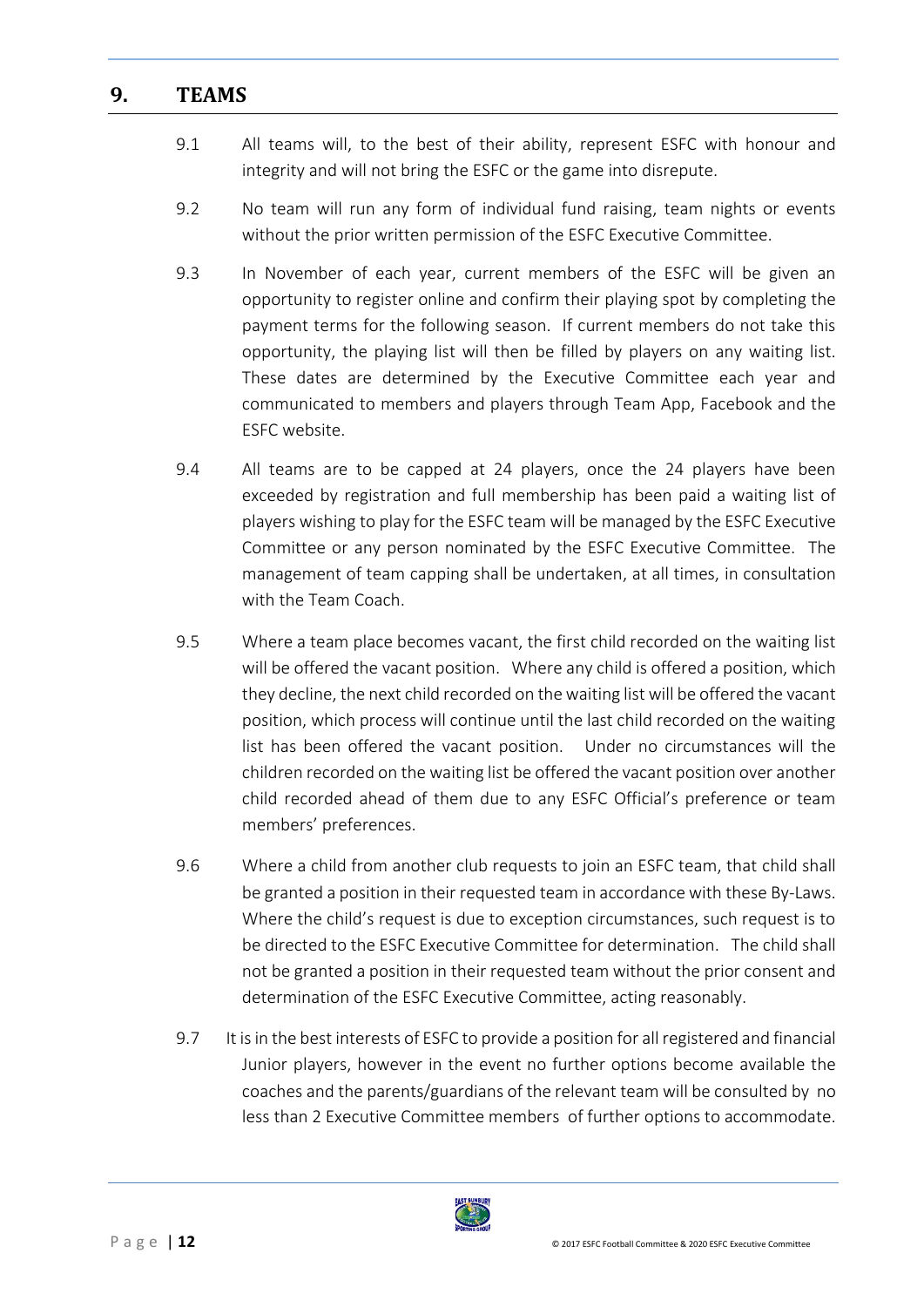### <span id="page-13-0"></span>**10. TEAM AWARDS AND VOTES**

#### <span id="page-13-1"></span>**10.1 Awards**

ESFC will award players in each age group and division votes for each home and away EDFL match. The accumulated votes will be utilised to determine the  $1<sup>st</sup>$ , 2<sup>nd</sup> and 3<sup>rd</sup> Best and Fairest, together with any other award determined to apply by the ESFC Executive Committee, for each team from Under 10 to Seniors.

## <span id="page-13-2"></span>**10.2 Managing Votes**

At the conclusion of each home and away EDFL match, the Team Manager will assign 2 different people to separately allocate votes for the best and fairest players on the ground. The Coach or Assistant Coach will allocate votes for the best and fairest players on the ground for each EDFL match played during the season. Votes are to be undertaken in accordance with the vote card. Each person's votes are to be returned to the Team Manager at the conclusion of the match, who is to return each day's forms and votes to the Team Manager's locker for collection by the ESFC Executive Committee or a person nominated by the ESFC Executive Committee.

10.3 The Team Manager is to ensure that throughout the EDFL season the votes are rotated amongst all parties attending the match and shall not request votes to be provided by the same people regularly to ensure a fair process in the award of votes.

### <span id="page-13-3"></span>**10.5 Form ESFC Awards and Prohibited Awards**

The item recognising each award given at the conclusion of the EDFL season will be at the sole discretion of the ESFC Executive Committee. Each Coach, Team Official and/or parent shall be prohibited from issuing any Player/s, within any ESFC team, with an award in addition to the ESFC awards. The ESFC Executive Committee is at liberty to take disciplinary action against any breach of this By-Law.

#### <span id="page-13-4"></span>**10.8 Counting Votes**

The counting of each teams' votes shall be undertaken in the presence of:

- (a) 1 ESFC Executive Committee member, appointed by the President or Vice President;
- (b) The Team's Coach and/or Assistant Coach; and
- (c) The Team Manager and where there is more than one person performing the role of Team Manager, at least one of them.

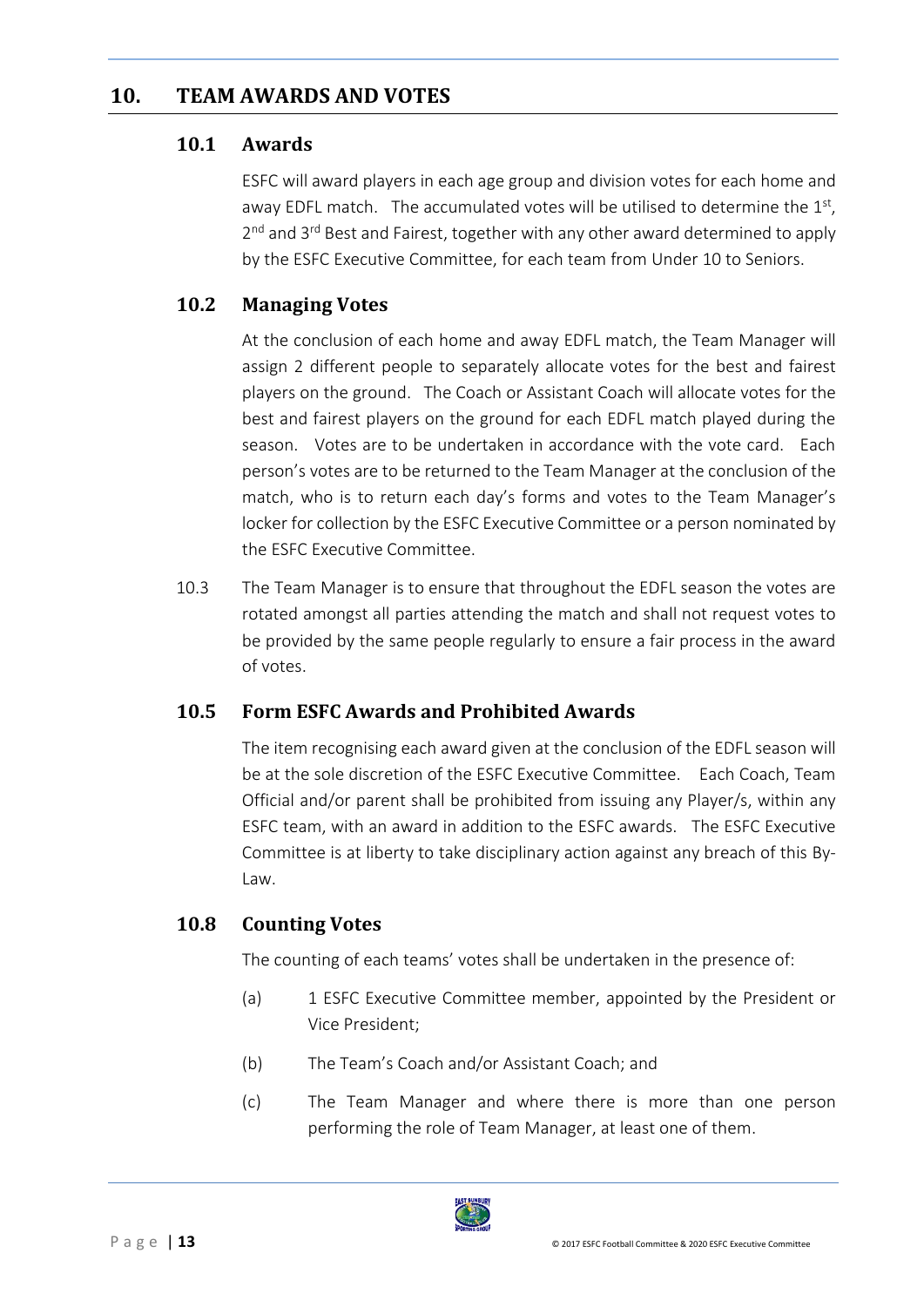The results of each Team's vote counts are to be kept strictly confidential and shall not be permitted to be disclosed by any person present, or otherwise in possession of the voting results, at the counting of the votes, except notification to the person finalising the awards.

### <span id="page-14-0"></span>**10.11 Player Eligibility for Award**

Where a Player has exhibited expressly prohibited behaviour or has received a suspension or other disciplinary action from the EDFL and/or the Tribunal, that Player shall be prohibited from being awarded any Best and Fairest award or any award that includes with words "best" and/or "fairest", presented by the ESFC.

# <span id="page-14-1"></span>**10.10 Determining Participation Awards**

The ESFC teams to receive Player Participation Awards shall be determined by each ESFC Executive Committee prior to the commencement of each EDFL season. Where the ESFC Executive Committee cannot agree on the teams to receive Participation Awards, then the Player's of the youngest three (3) age groups shall be required to receive Participation Awards. There is no obligation on the ESFC Executive Committee to include Participation Awards for any other age group.

# <span id="page-14-2"></span>**11. FOOTBALL EQUIPMENT AND UNIFORM**

- 11.1 All equipment required to be used by each ESFC team shall be provided to the Coach of each team and shall be utilised by each ESFC team for the purpose that the equipment was designed to perform. Each ESFC Official receiving the equipment on behalf of each Team shall use their best endeavours to maintain the equipment in good condition and working order.
- 11.2 Each Player will be issued an ESFC jumper for each season with a number on the back, which number will be as best as possible the number requested by the Player. There is no guarantee of each Player receiving their requested number and where a conflict arises relating to a particular jumper number, the Player who has been at the ESFC the longest will be assigned their requested number. Senior Player contracts shall be the only exception contemplated when assigning jumper numbers.
- 11.3 The use of Helmets is at the sole discretion of the Player and/or parent/s of Junior a Player.

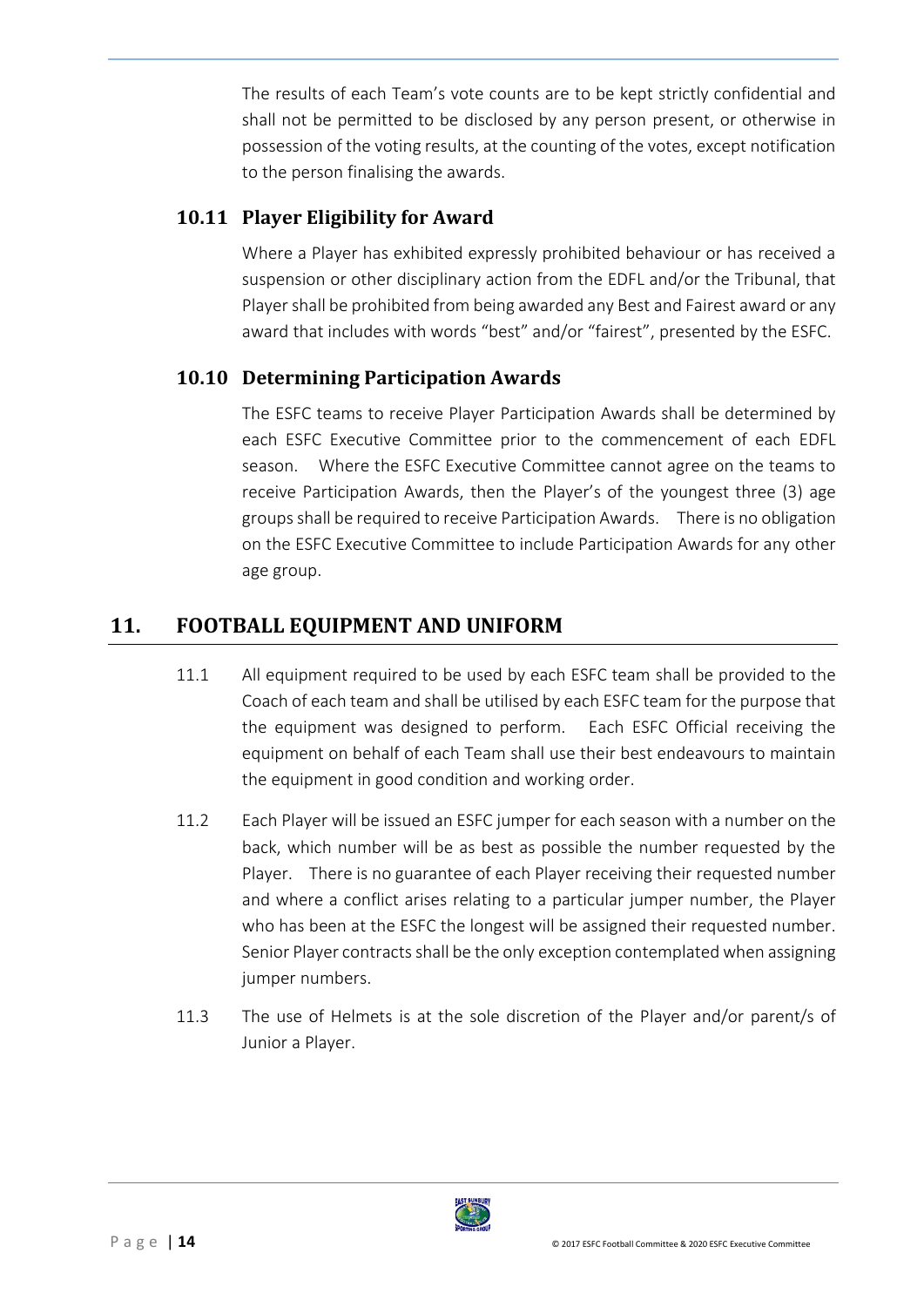#### <span id="page-15-0"></span>**12. DISPUTE POLICY**

#### <span id="page-15-1"></span>**12.1 PLAYER**

- 12.1.1 If a Player believes there is a situation between a Player, the Coach or the Manager, they need to address the situation promptly by:
	- (a) In the first instance talk to their Coach or Manager and resolve the situation; then
	- (b) If a resolution has not been achieved, the matter should be brought to the attention of the Executive Committee or the Football Operations Manager (if any).
- 12.1.2 Any complaint against opposition officials, Coaches, Managers, Players or Referees must be submitted in writing to the Executive Committee prior to action being taken. Any written complaint is required to contain written statements from witnesses, that must include that the witness will attend any formal hearing required by the EDFL to determine the compliant.

#### <span id="page-15-2"></span>**12.2 PARENT**

- 12.2.1 Unless the situation is serious, a parent should refrain from expressing opinions regarding playing and coaching strategies. Player positions and tactical play are the responsibility of the coaching volunteers and not for the parent to decide or make comment. If there is a legitimate incident, a parent may address the ESFC Football Operations Manager (if any) or the ESFC President or Executive Committee. If the matter is not resolved, the parent may forward their complaint, in writing, to the Executive Committee.
- 12.2.2 No complaints against opposition officials, opposition coaches or managers, opposition players or Referees will be accepted or acted upon without written submissions containing written collaborating statements from witnesses, all stating that they will attend formal hearings that are required.

#### <span id="page-15-3"></span>**12.3 COACH OR SENIOR MANAGER**

12.3.1 If a Coach, Assistant Coach or Senior Manager has a particular issue with a Player, they should address the Player directly. If the issue is not resolved they may direct the issue to the ESFC President, Vice President or Executive Committee.

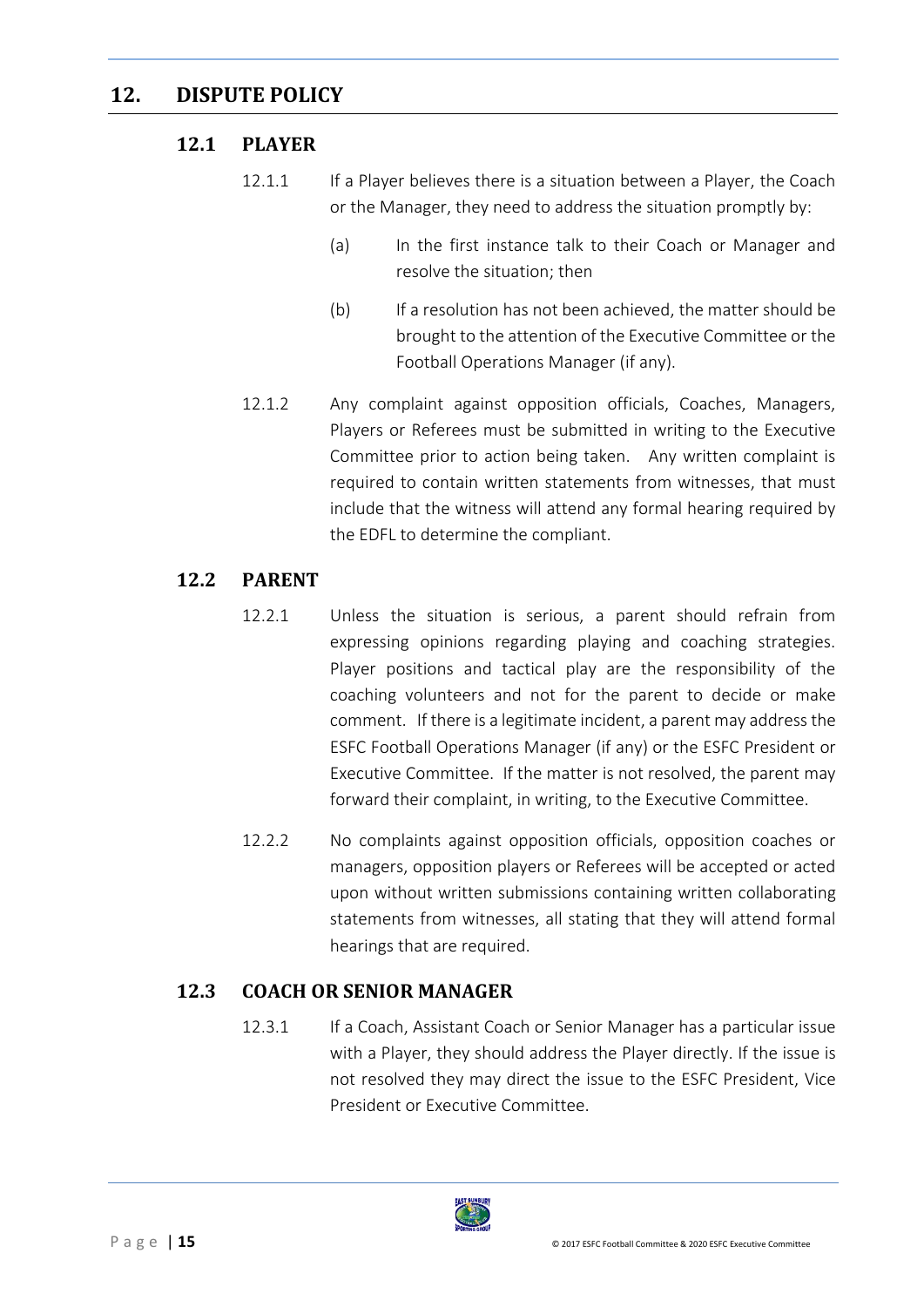12.3.2 Where there is a Football Operations Manager then notification of any issue is to first be provided to the Football Operations Manager who will inform the Executive Committee, who may call a formal meeting between members of the Executive Committee, Player, including the parent where the Player is under the age of 18 years, Coach and Senior Manager.

#### <span id="page-16-0"></span>**12.4 REMEDIES**

A number of remedies are in place in the instance a player, parent, coach, volunteer or manager are found to have breached the ESFC By-Laws.

- 12.4.1 In the first instance, a formal letter of reprimand may be issued where an incident has been proven to the satisfaction of the ESFC Executive.
- 12.4.2 Any player, coach, manager, parent or volunteer who receives three (3) letters of reprimand will be asked to leave the club.
- 12.4.3 Depending on the seriousness of the situation, a player, coach, manager, parent or volunteer may be asked to leave the club after one incident only.
- 12.4.4 A Player, coach, manager, parent or volunteer may be sent to the ESSG Executive Committee immediately.
- 12.4.5 No complaints against opposition officials, opposition coaches or managers, opposition players or Referees will be accepted or acted upon without written submissions and containing written collaborating statements from witnesses, stating that they will attend any formal hearings that may be required.

# <span id="page-16-1"></span>**13. SOCIAL MEDIA – USE, CONDUCT AND CONSEQUENCES**

#### <span id="page-16-2"></span>**13.1 USE OF SOCIAL MEDIA**

13.1.1 The ESFC recognises that social media is an important part of the way members communicate. ESFC actively encourages members to participate in social media and share their experiences in football. ESFC also recognises the importance of the internet to improve and increase the flow of information shaping public thinking about Football, the EDFL clubs, umpires and sponsors of ESFC, the EDFL and EDFL Associated Clubs. ESFC will continue to develop, maintain and provide its community with an online social media platform, delivering information to members and the public to develop and increase opportunities within football at all levels across the EDFL.

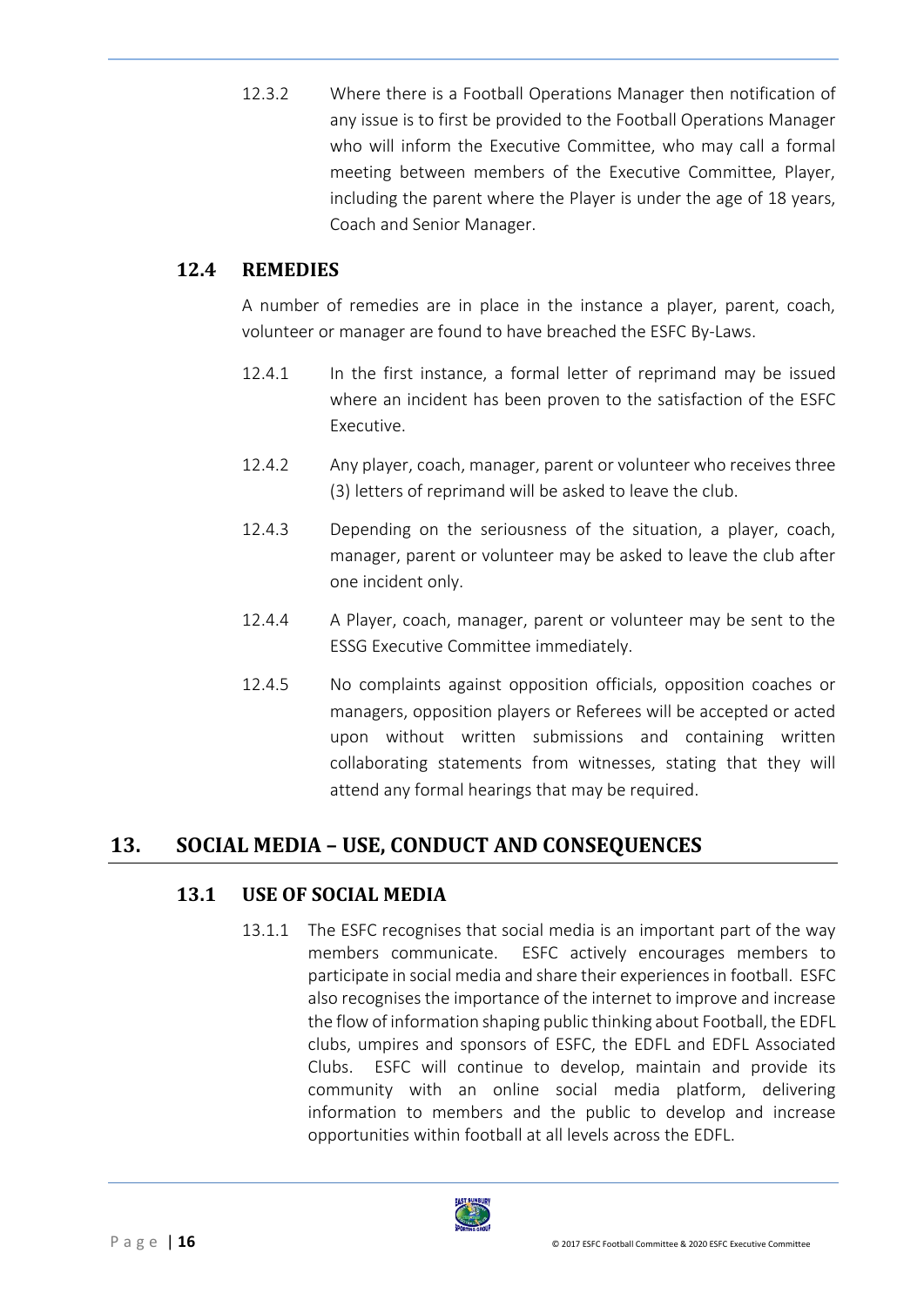- 13.1.2 Social media is a broad and changing concept and generally promotes interactive electronic forums or online media enabling communication between people by participation in posting, sharing posts and information, commenting, networking and bookmarking. For the purposes of these By-Laws, Social Media means:
	- (a) Electronically communicated material, whether written, photographic, video or audio, which is accessible by more than one person irrespective of that person being an ESFC member or the general public;
	- (b) Facebook, YouTube, Twitter, LinkedIn, Wikipedia, Flickr, Snapchat and related platforms and/or domains;
	- (c) Blogs, social networking platforms; instant messaging, social bookmarking, media sharing and collaborative editing websites;
	- (d) Any other forum, platform or domain which might reasonably be classified as social media; and
	- (e) Any other forum, platform or domain allowing public viewing, communication, sharing and/or comment.

# <span id="page-17-0"></span>**13.2 Public Profile and Reputation**

- 13.2.1 The public profile and reputation of the ESFC is valuable, together with that of Sponsors, Umpires, ESSG and EDFL and EDFL Associated Clubs and members. To maintain the public profile and reputation of the ESFC and its Associates, the ESFC expressly prohibits any communication on social media posts or distribution of information that is defamatory, libellous, obscene, inappropriate, explicit (sexually) toward the ESFC, the ESFC Executive and General Committees, ESFC Sponsors, ESFC Members and Players, irrespective of age, ESSG, ESSG Executive Committee, ESSG Members, EDFL umpires, the EDFL, EDFL members or associated clubs or its members, committee, officials, volunteers, players or spectators.
- 13.2.2 All ESFC Executive and General Committee Members, ESFC Members, Players and family must observe the EDFL Social Media Policies. A breach of the EDFL Social Media Policies may result in action being taken against the ESFC and the offender, including but not limited to, fines, suspension, bans and being brought before the Tribunal.

# <span id="page-17-1"></span>**13.3 Social Medial Policy**

The ESFC full Social Medial Policy is contained and governed by the ESSG Code of Conduct available on the ESFC Website.

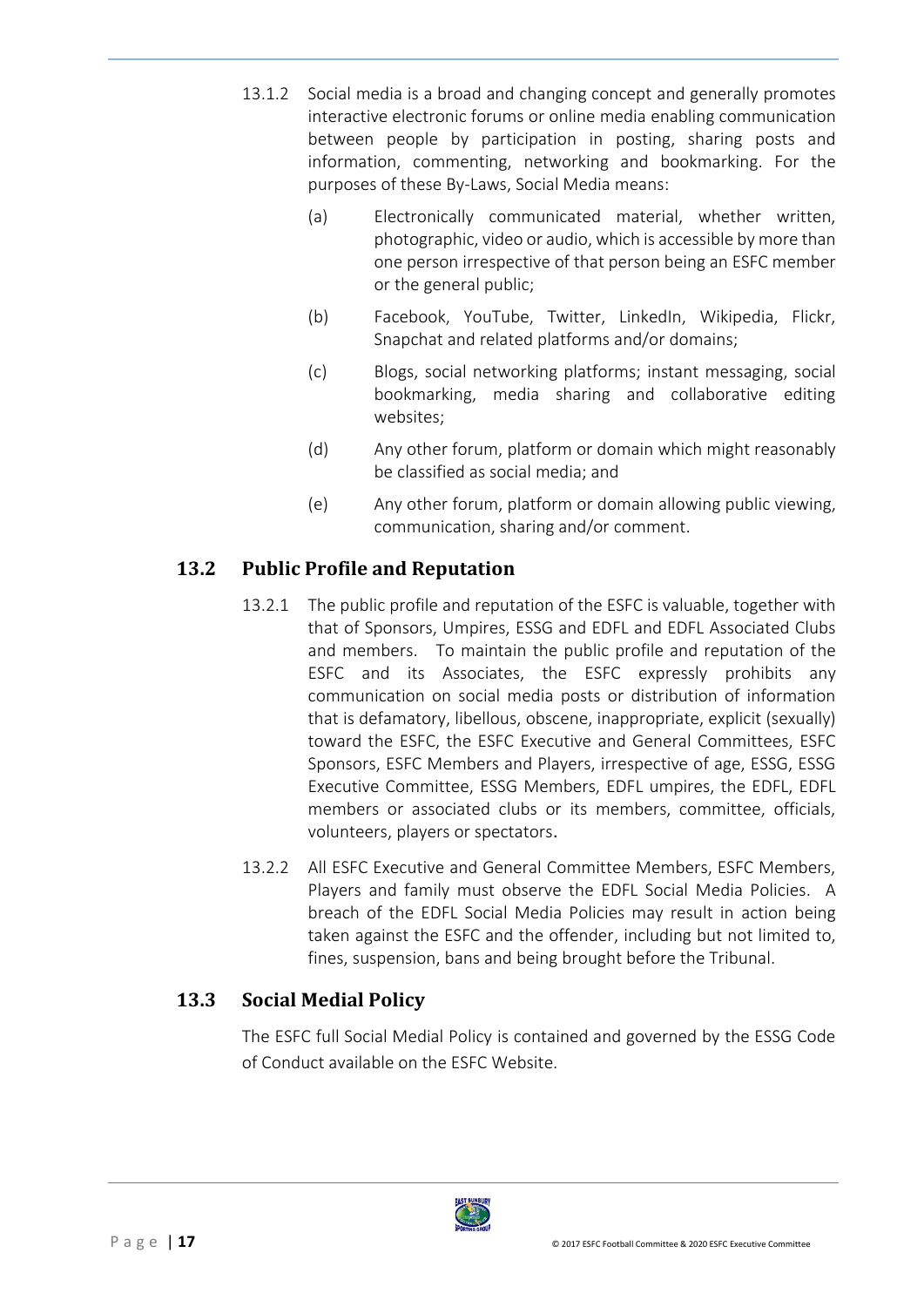# <span id="page-18-0"></span>**13.4 Monitoring of Social Media**

The ESFC will monitor all ESFC related and associated social medial platforms, together with the EDFL and EDFL Associate Club social medial platforms and where a post is deemed in breach of the ESFC By-Laws, ESSG Rules and ESSG Code of Conduct, and deemed to be offensive, inappropriate or explicit, ESFC reserves the right to demand deletion and/or removal, where the ESFC does not have the ability to delete and/or remove such publication. Where a demand for deletion and/or removal has been given and removal has not occurred, the ESFC reserves its legal rights and enforcement of such rights.

# <span id="page-18-1"></span>**13.4 Social Media and Member Access Removal**

The ESFC Executive Committee may remove any ESFC Committee Member, ESFC Member and/or Player, ESSG Committee Member and/or ESSG Member or any other person granted permission or access to the ESFC Social Media forums, platforms or domains at any time where the person's social media behaviour is deemed to be in breach of the ESFC social media By-Laws.

### <span id="page-18-2"></span>**13.6 Request to Record Audio and/or Video**

Where any ESFC team wishes to record, by audio and/or video, an affiliated match played within the home and away season or finals series, for any purpose of whatever nature, other than personal use, permission must first be obtained, in writing, from the Executive Committee.

### <span id="page-18-3"></span>**13.6 Surrender of Inflammatory Information**

- 13.6.1 Where an ESFC Committee Member, Member, Player or Parent of a Player, ESSG Committee Member and/or ESSG Member or any other person granted access to the ESFC or present at any EDFL sanctioned match or ESFC practice match with any Associated or Affiliated team within any Victorian Suburban or Country Football League, takes or comes into possession, by whatever means any images, audio recording and/ or audio and video recording, deemed by the ESFC Executive Committee to be denigrating, defamatory, libellous, inflammatory or harmful in any way to the reputation of the ESFC or any individual Committee Member, Member or Player, irrespective of age, the ESFC shall demand the surrender of such material.
- 13.6.2 Where a surrender of material, outlined above has not been made and the material remains in the possession of another person, the ESFC reserves its legal rights and enforcement of such rights.

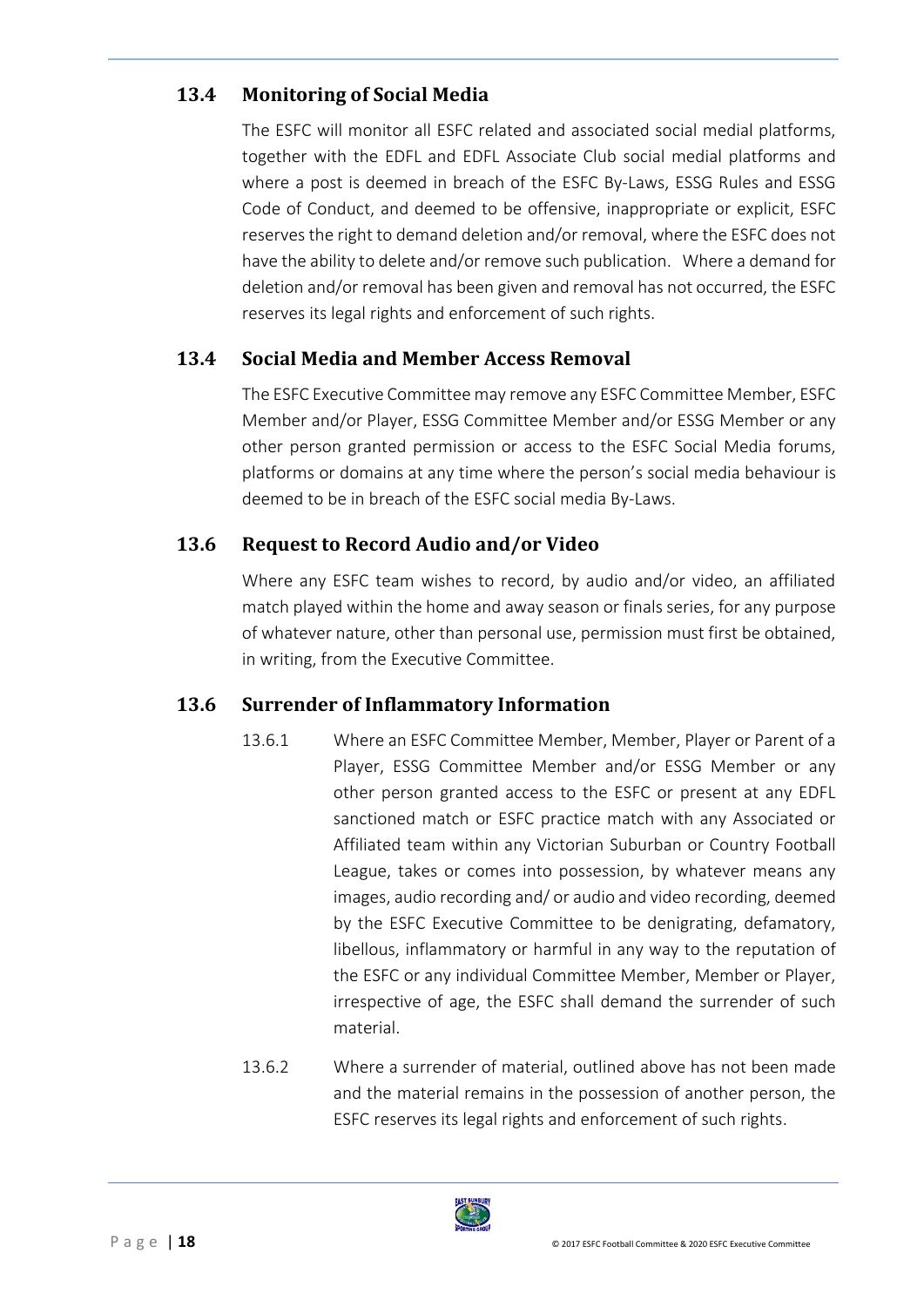#### <span id="page-19-0"></span>**14 ESFC COMMMITTEE**

#### <span id="page-19-1"></span>**14.1 ESFC Executive Committee – Rules**

The ESFC Executive Committee is governed by and constituted pursuant to the ESSG Rules, with the Executive Committee being specifically bound by the ESSG Rules, ESFC By-Laws and Codes of Conduct, EDFL Codes together with all State and Federal Laws applying to persons holding such roles.

### <span id="page-19-2"></span>**14.2 Formation of ESFC General Committee**

The ESFC Executive Committee may, at its sole discretion, form an ESFC General Committee to assist with the day to day running of the ESFC PROVIDED ALWAYS that the members of the ESFC Executive Committee do not delegate roles, information, procedures and specifically confidential information of a financial, personal or legal nature as set out in the ESSG Rules.

#### <span id="page-19-3"></span>**14.3 ESFC Executive and General Committee Prohibitions**

An ESFC Executive or General Committee is expressly prohibited from:

- 14.3.1 Using their role for personal benefit and/or gain; and
- 14.3.2 Withholding any and all information, material, property, whether real or personal property including but not limited to bank account access and information, accounting, website and social media access and passwords and any other information or thing in his, her or their possession upon his, her or their removal, retirement or vacating of office.

A breach of any express prohibition shall result in immediate removal from the ESFC Executive and/or General Committee and may result in removal from the ESFC.

# <span id="page-19-4"></span>**14.4 Resignation, Retirement or Removal of ESFC Committee Member/s**

Upon resignation, retirement or removal of any ESFC Executive or General Committee Member, he, she or they shall deliver all information in their possession as soon as practicable and not more than 7 days after his, her or their resignation, retirement or removal.

### <span id="page-19-5"></span>**15 By-Law Amendment, Variation or Revocation**

15.1 These By-Laws remain in full force and effect until amended, varied or revoked by the ESFC Executive Committee of the day.